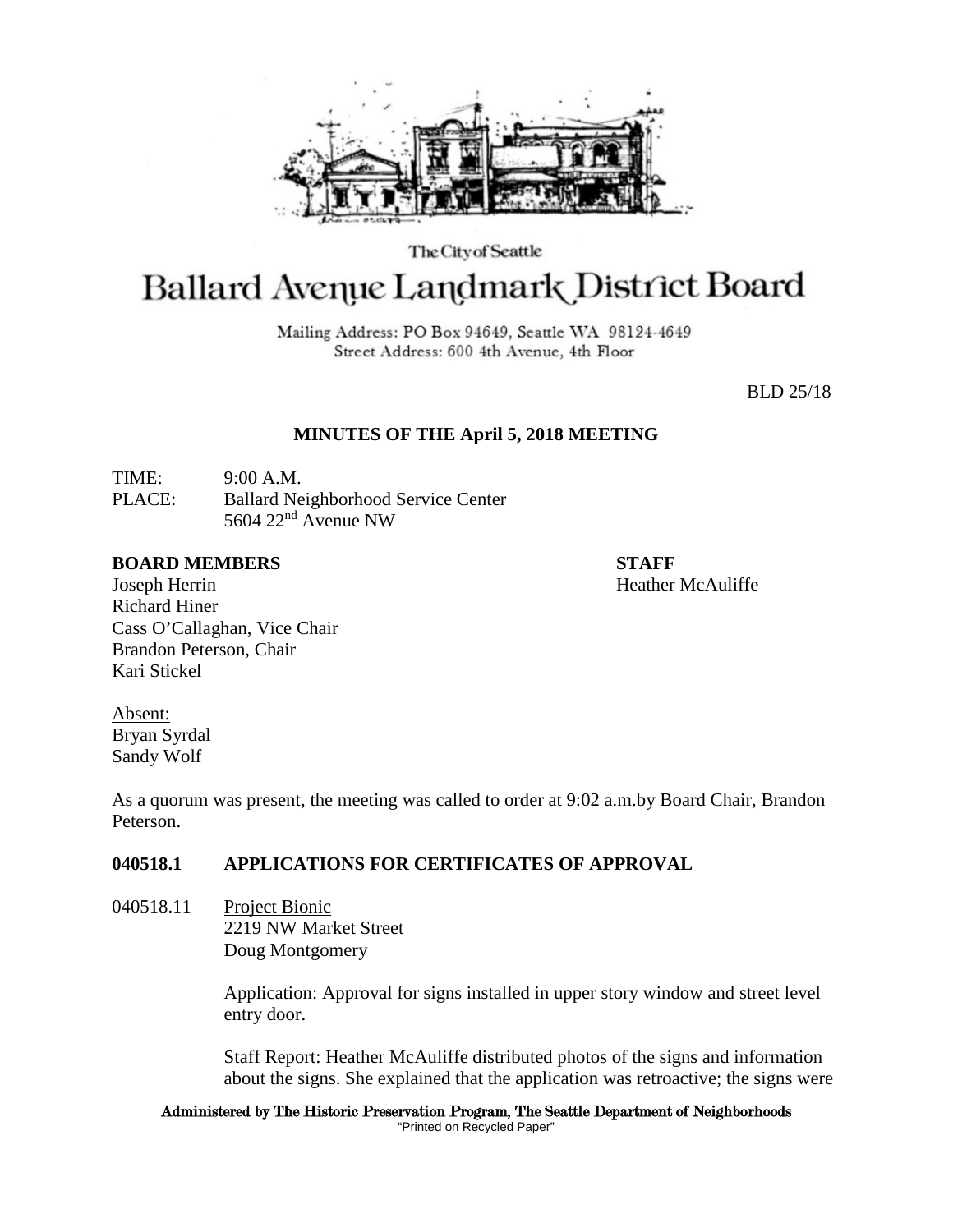already installed. She distributed materials from the application. The relevant guidelines were 7 and 13.

Applicant Comment: There were no comments from the applicant.

Public Comment: There were no comments from the public.

Board Discussion: Board members concurred that the sign in the second story window did not meet the intent of the sign guidelines, which state that signs should be pedestrian-oriented. The applicant withdrew the second-story sign. Board members concurred that the signage on the entry door met the transparency and sign guidelines.

Motion: Rick Hiner made a motion to approve the application as amended by the applicant.

MM/SC/RH/JH 5-0-0

040518.12 Atlas Travel Wear 5337 Ballard Ave NW Brandon Burmeister

Application: Reverse swing of entry door; install signage; paint exterior.

*Rick Hiner recused himself due to a conflict of interest.*

Staff Report: Heather McAuliffe distributed exhibits from the application. The relevant guidelines were 2, 5 and 13.

Applicant Comment: Jeannine Kempees, the business owner, explained that the shop will carry travel clothes for women.

Brandon Burmeister, architect, explained the application for signs and showed color samples for the painting and the signage. He explained the change to the door swing.

Public Comment: There were no comments from the public.

Board Discussion: Board members concurred that the application met the guidelines.

Motion: Joe Herrin made a motion to approve the application as submitted.

MM/SC/JH/CO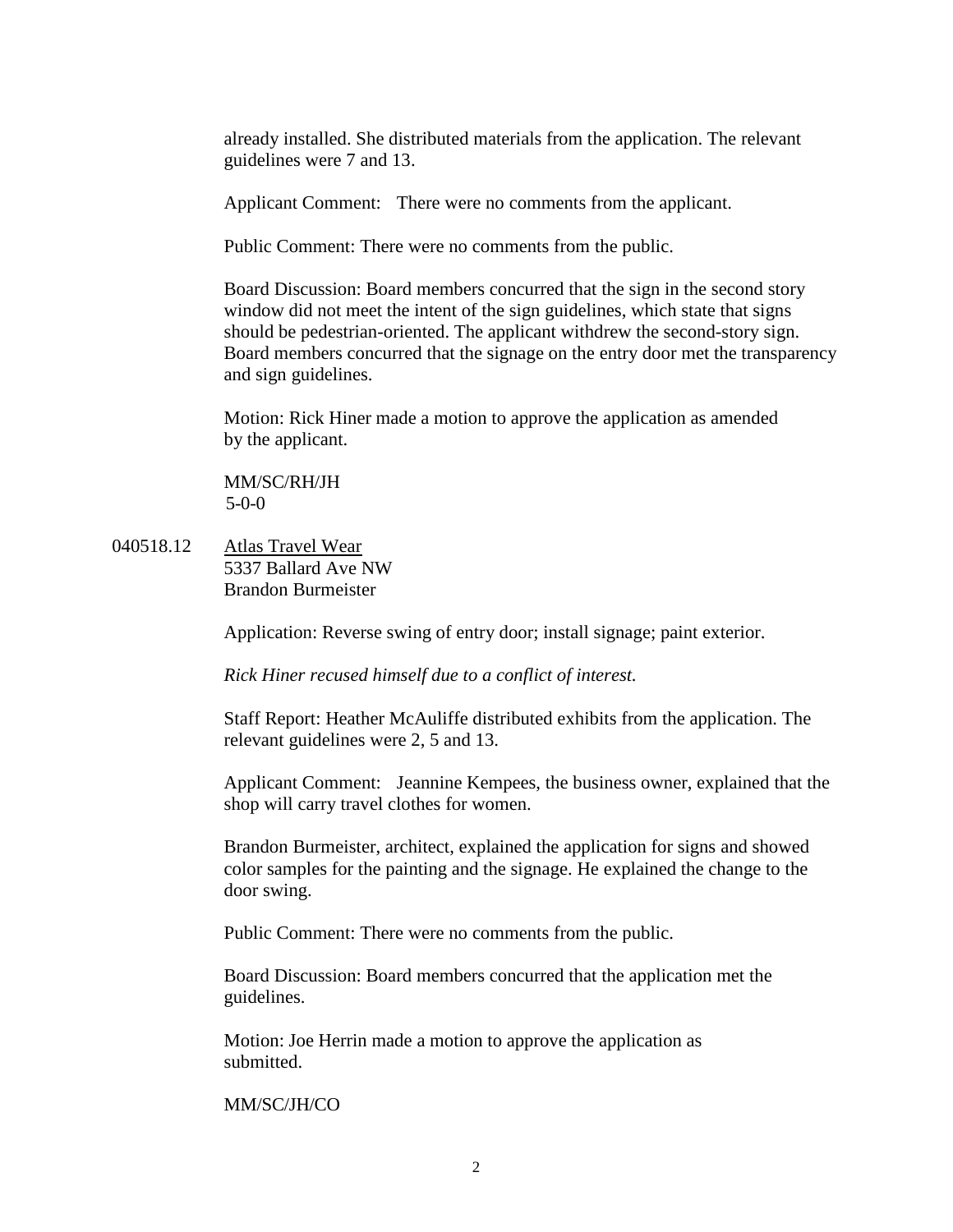4-0-1 (Rick Hiner abstained)

040518.13 5135 Ballard Ave NW Jim Goodspeed

Application: Install canopy.

Staff Report: Heather McAuliffe distributed exhibits from the application. The relevant guideline was 12.

Applicant Comment: Jim Goodspeed, architect, explained that the awning will attach to the door frames and the structural medallion.

Public Comment: There were no comments from the public.

Board Discussion: Board members concurred that the application met the guidelines, but they were concerned about the method of attachment and wanted some additional questions about it answered.

Motion: Rick Hiner made a motion to table the application.

MM/SC/RH/JH 5-0-0

### **040518.2 BOARD BRIEFING**

040518.21 Ballard Alliance Mike Stewart

> Briefing on services provided in the Ballard Avenue Landmark District by the Ballard Alliance. [Postponed from February 1, 2018]

Mike Stewart provided background on the Ballard Alliance and explained the services that it provides. He said that workers from the Millionair Club are employed to provide cleaning in the district, such as cleaning alleys and removing leaves. The Alliance works with Seattle Public Utilities and the garbage companies to control illegal dumping. There is a fulltime outreach worker at the Ballard Alliance that is providing outreach services in partnership with REACH to mentally ill homeless individuals.

*10:22 a.m. Rick Hiner left.*

*10:28 a.m. Kari Stickel left.*

### **040518.3 BOARD BUSINESS**